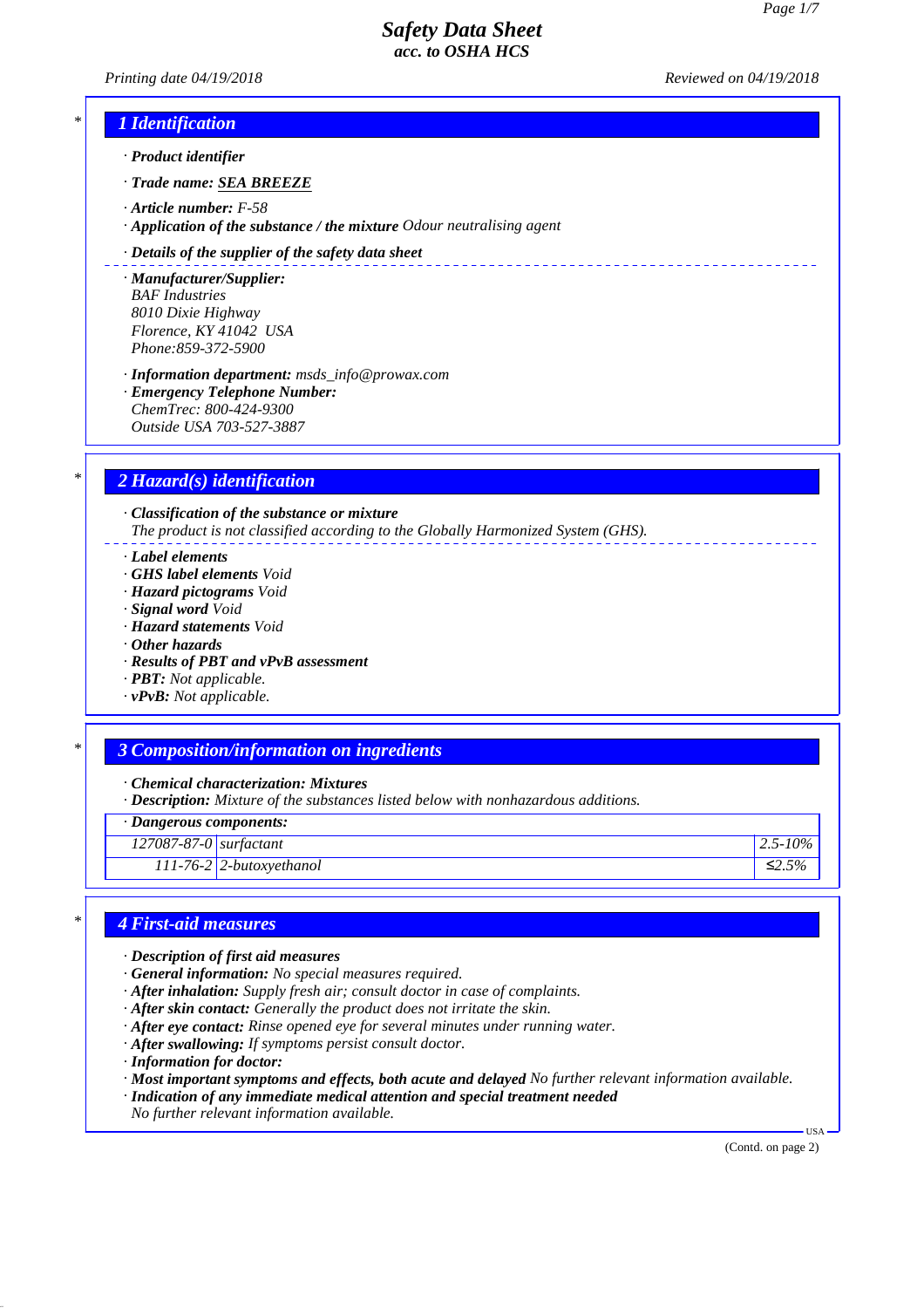*Printing date 04/19/2018 Reviewed on 04/19/2018*

*Trade name: SEA BREEZE*

(Contd. of page 1)

### *\* 5 Fire-fighting measures*

- *· Extinguishing media*
- *· Suitable extinguishing agents: Use fire fighting measures that suit the environment.*
- *· Special hazards arising from the substance or mixture No further relevant information available.*
- *· Advice for firefighters*
- *· Protective equipment: No special measures required.*

### *\* 6 Accidental release measures*

- *· Personal precautions, protective equipment and emergency procedures Not required.*
- *· Environmental precautions:*
- *Dilute with plenty of water.*
- *Do not allow to enter sewers/ surface or ground water.*
- *· Methods and material for containment and cleaning up:*
- *Absorb with liquid-binding material (sand, diatomite, acid binders, universal binders, sawdust).*

### *· Reference to other sections*

- *No dangerous substances are released.*
- *See Section 7 for information on safe handling.*
- *See Section 8 for information on personal protection equipment.*
- *See Section 13 for disposal information.*

### *7 Handling and storage*

- *· Handling:*
- *· Precautions for safe handling No special measures required.*
- *· Information about protection against explosions and fires: No special measures required.*
- *· Conditions for safe storage, including any incompatibilities*
- *· Storage:*
- *· Requirements to be met by storerooms and receptacles: No special requirements.*
- *· Information about storage in one common storage facility: Not required.*
- *· Further information about storage conditions: None.*
- *· Specific end use(s) No further relevant information available.*

### *\* 8 Exposure controls/personal protection*

- *· Additional information about design of technical systems: No further data; see item 7.*
- *· Control parameters*
- *· Components with limit values that require monitoring at the workplace:*

*The following constituent is the only constituent of the product which has a PEL, TLV or other recommended exposure limit.*

*At this time, the remaining constituent has no known exposure limits.*

### *111-76-2 2-butoxyethanol*

- *PEL Long-term value: 240 mg/m³, 50 ppm Skin REL Long-term value: 24 mg/m³, 5 ppm Skin*
- *TLV Long-term value: 97 mg/m³, 20 ppm BEI*

(Contd. on page 3)

USA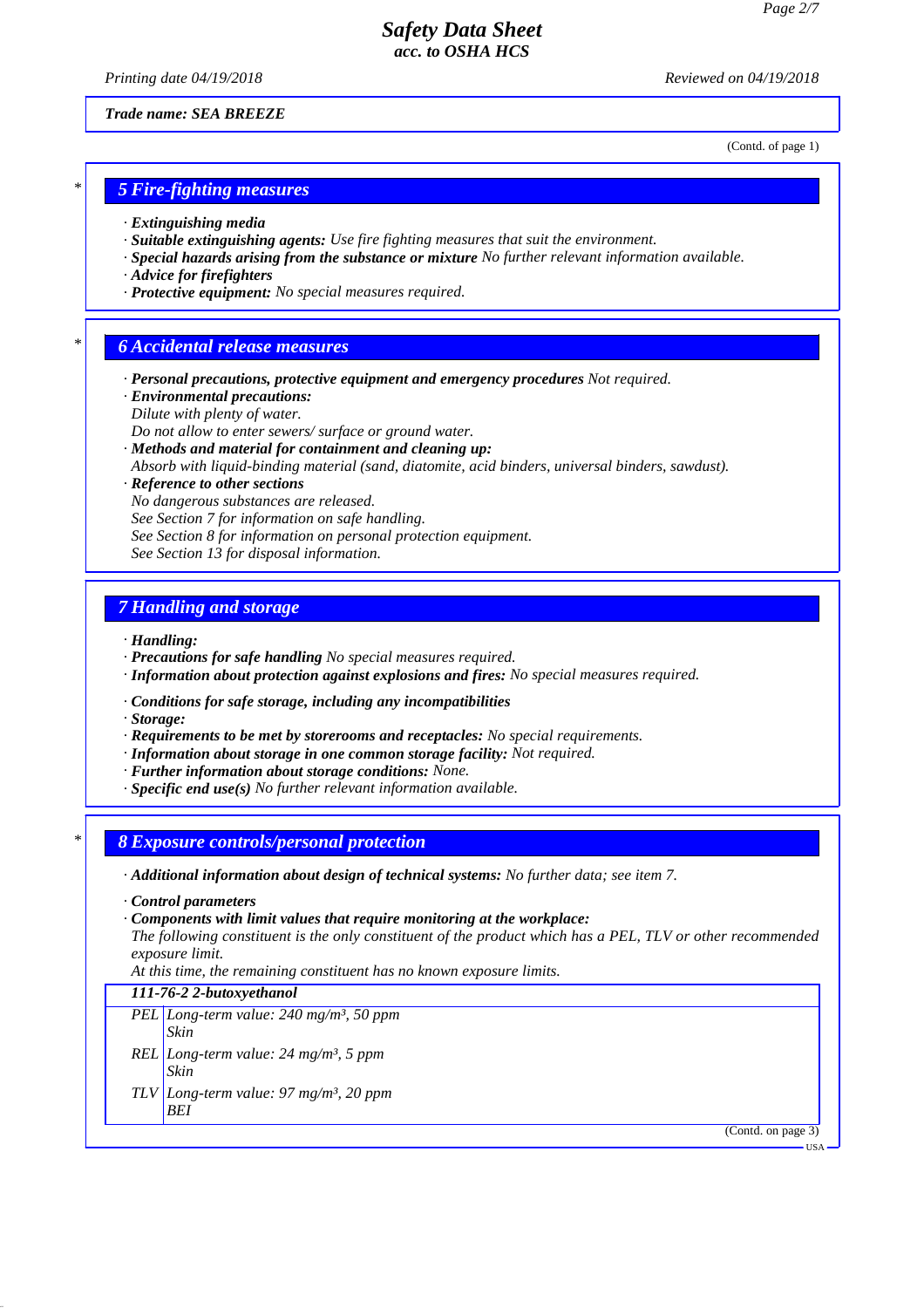*Printing date 04/19/2018 Reviewed on 04/19/2018*

*Trade name: SEA BREEZE*

|                                                                            | (Contd. of page 2)                                                                                                                                                                                                         |
|----------------------------------------------------------------------------|----------------------------------------------------------------------------------------------------------------------------------------------------------------------------------------------------------------------------|
| · Ingredients with biological limit values:                                |                                                                                                                                                                                                                            |
| 111-76-2 2-butoxyethanol                                                   |                                                                                                                                                                                                                            |
| BEI 200 mg/g creatinine                                                    |                                                                                                                                                                                                                            |
| Medium: urine<br>Time: end of shift                                        |                                                                                                                                                                                                                            |
| Parameter: Butoxyacetic acid with hydrolysis                               |                                                                                                                                                                                                                            |
|                                                                            | · Additional information: The lists that were valid during the creation were used as basis.                                                                                                                                |
|                                                                            |                                                                                                                                                                                                                            |
| · Exposure controls                                                        |                                                                                                                                                                                                                            |
| · Personal protective equipment:                                           |                                                                                                                                                                                                                            |
| · General protective and hygienic measures:                                | The usual precautionary measures for handling chemicals should be followed.                                                                                                                                                |
| · Breathing equipment: Not required.                                       |                                                                                                                                                                                                                            |
| · Protection of hands:                                                     |                                                                                                                                                                                                                            |
|                                                                            | The glove material has to be impermeable and resistant to the product/the substance/the preparation.                                                                                                                       |
|                                                                            | Due to missing tests no recommendation to the glove material can be given for the product/ the preparation/                                                                                                                |
| the chemical mixture.                                                      |                                                                                                                                                                                                                            |
|                                                                            | Selection of the glove material on consideration of the penetration times, rates of diffusion and the                                                                                                                      |
| degradation                                                                |                                                                                                                                                                                                                            |
| · Material of gloves                                                       |                                                                                                                                                                                                                            |
|                                                                            | The selection of the suitable gloves does not only depend on the material, but also on further marks of quality                                                                                                            |
|                                                                            | and varies from manufacturer to manufacturer. As the product is a preparation of several substances, the<br>resistance of the glove material can not be calculated in advance and has therefore to be checked prior to the |
|                                                                            |                                                                                                                                                                                                                            |
|                                                                            |                                                                                                                                                                                                                            |
| application.                                                               |                                                                                                                                                                                                                            |
| · Penetration time of glove material                                       |                                                                                                                                                                                                                            |
| observed.                                                                  |                                                                                                                                                                                                                            |
|                                                                            |                                                                                                                                                                                                                            |
| · Eye protection: Goggles recommended during refilling.                    |                                                                                                                                                                                                                            |
|                                                                            |                                                                                                                                                                                                                            |
| 9 Physical and chemical properties                                         |                                                                                                                                                                                                                            |
| · Information on basic physical and chemical properties                    |                                                                                                                                                                                                                            |
| · General Information                                                      |                                                                                                                                                                                                                            |
| $\cdot$ Appearance:                                                        |                                                                                                                                                                                                                            |
| Form:                                                                      | Liquid                                                                                                                                                                                                                     |
| Color:                                                                     | Light blue                                                                                                                                                                                                                 |
| $\cdot$ Odor:                                                              | Characteristic                                                                                                                                                                                                             |
|                                                                            | Not determined.                                                                                                                                                                                                            |
| · Odor threshold:<br>$\cdot$ pH-value at 20 $\text{°C}$ (68 $\text{°F}$ ): | 8.4                                                                                                                                                                                                                        |
|                                                                            |                                                                                                                                                                                                                            |
| $\cdot$ Change in condition<br><b>Melting point/Melting range:</b>         | Undetermined.                                                                                                                                                                                                              |
| <b>Boiling point/Boiling range:</b>                                        | 100 °C (212 °F)                                                                                                                                                                                                            |
| · Flash point:                                                             | Not applicable.                                                                                                                                                                                                            |
| · Flammability (solid, gaseous):                                           | Not applicable.                                                                                                                                                                                                            |
| $\cdot$ Decomposition temperature:                                         | Not determined.                                                                                                                                                                                                            |
| $\cdot$ Auto igniting:                                                     | Product is not selfigniting.                                                                                                                                                                                               |
| $\cdot$ Danger of explosion:                                               | The exact break through time has to be found out by the manufacturer of the protective gloves and has to be<br>Product does not present an explosion hazard.                                                               |
| $\cdot$ Explosion limits:                                                  |                                                                                                                                                                                                                            |
| Lower:                                                                     | Not determined.                                                                                                                                                                                                            |

*· Vapor pressure at 20 °C (68 °F): 23 hPa (17.3 mm Hg)*

(Contd. on page 4) USA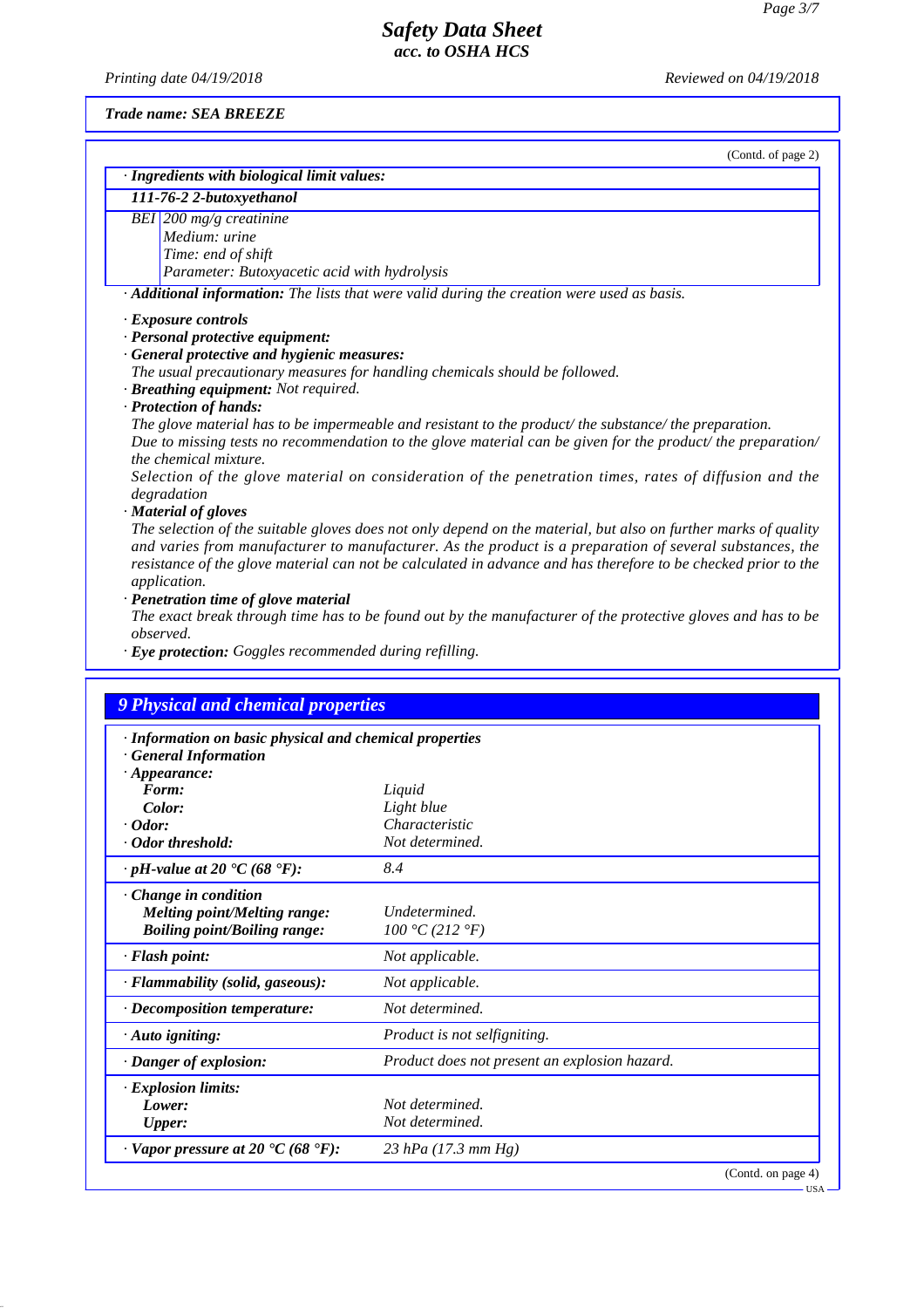*Printing date 04/19/2018 Reviewed on 04/19/2018*

*Trade name: SEA BREEZE*

|                                                                   |                                             | (Contd. of page 3) |
|-------------------------------------------------------------------|---------------------------------------------|--------------------|
| $\cdot$ Density at 20 $\cdot$ C (68 $\cdot$ F):                   | $1.0053$ g/cm <sup>3</sup> (8.3892 lbs/gal) |                    |
| · Relative density                                                | Not determined.                             |                    |
| · Vapor density                                                   | Not determined.                             |                    |
| $\cdot$ Evaporation rate                                          | Not determined.                             |                    |
| $\cdot$ Solubility in / Miscibility with                          |                                             |                    |
| Water:                                                            | Fully miscible.                             |                    |
| · <b>Partition coefficient (n-octanol/water):</b> Not determined. |                                             |                    |
| · Viscosity:                                                      |                                             |                    |
| Dynamic:                                                          | Not determined                              |                    |
| Kinematic at 40 $\textdegree$ C (104 $\textdegree$ F):            | $<$ 20.5 mm <sup>2</sup> /s                 |                    |
| · Solvent content:                                                |                                             |                    |
| Organic solvents:                                                 | $2.0\%$                                     |                    |
| Water:                                                            | 86.9%                                       |                    |
| <b>VOC</b> content:                                               | $2.00\%$                                    |                    |
| <i>Solids content:</i>                                            | $8.5\%$                                     |                    |
| $\cdot$ Other information                                         | No further relevant information available.  |                    |

# *\* 10 Stability and reactivity*

*· Reactivity No further relevant information available.*

- *· Chemical stability*
- *· Thermal decomposition / conditions to be avoided: No decomposition if used according to specifications.*
- *· Possibility of hazardous reactions No dangerous reactions known.*
- *· Conditions to avoid No further relevant information available.*
- *· Incompatible materials: No further relevant information available.*
- *· Hazardous decomposition products: No dangerous decomposition products known.*

# *\* 11 Toxicological information*

#### *· Information on toxicological effects*

- *· Acute toxicity:*
- *· Primary irritant effect:*
- *· on the skin: No irritant effect.*
- *· on the eye: No irritating effect.*
- *· Sensitization: No sensitizing effects known.*
- *· Additional toxicological information:*

*The product is not subject to classification according to internally approved calculation methods for preparations:*

*When used and handled according to specifications, the product does not have any harmful effects according to our experience and the information provided to us.*

#### *· Carcinogenic categories*

| · IARC (International Agency for Research on Cancer) |  |
|------------------------------------------------------|--|
|------------------------------------------------------|--|

*111-76-2 2-butoxyethanol 3* 

#### *· NTP (National Toxicology Program)*

*None of the ingredients is listed.*

#### *· OSHA-Ca (Occupational Safety & Health Administration)*

*None of the ingredients is listed.*

(Contd. on page 5)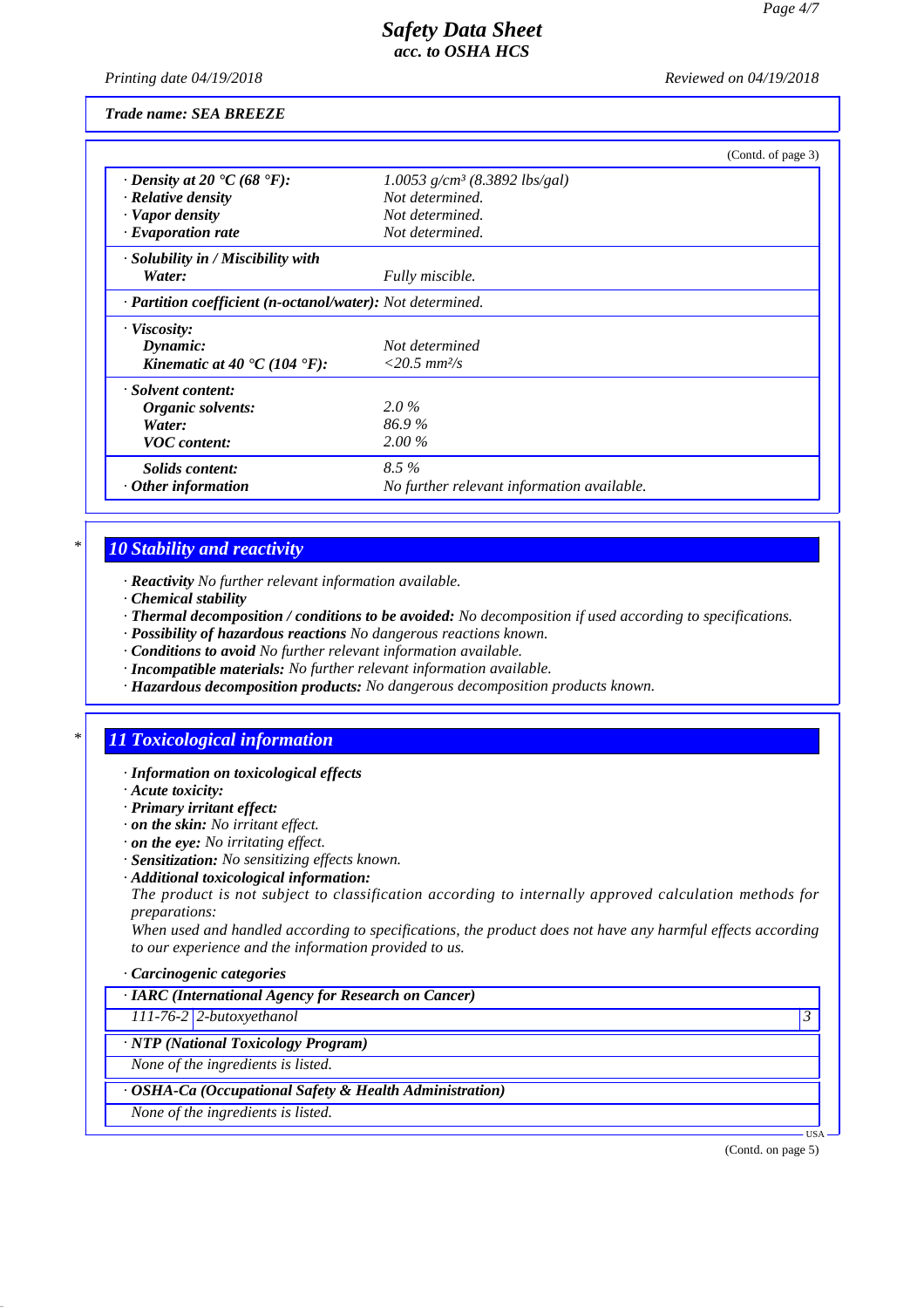*Printing date 04/19/2018 Reviewed on 04/19/2018*

### *Trade name: SEA BREEZE*

(Contd. of page 4)

## *\* 12 Ecological information*

- *· Toxicity*
- *· Aquatic toxicity: No further relevant information available.*
- *· Persistence and degradability No further relevant information available.*
- *· Behavior in environmental systems:*
- *· Bioaccumulative potential No further relevant information available.*
- *· Mobility in soil No further relevant information available.*
- *· Additional ecological information:*
- *· General notes:*
- *Water hazard class 1 (Self-assessment): slightly hazardous for water*

*Do not allow undiluted product or large quantities of it to reach ground water, water course or sewage system.*

- *· Results of PBT and vPvB assessment*
- *· PBT: Not applicable.*
- *· vPvB: Not applicable.*
- *· Other adverse effects No further relevant information available.*

### *13 Disposal considerations*

- *· Waste treatment methods*
- *· Recommendation: Smaller quantities can be disposed of with household waste.*
- *· Uncleaned packagings:*
- *· Recommendation: Disposal must be made according to official regulations.*
- *· Recommended cleansing agent: Water, if necessary with cleansing agents.*

| <b>14 Transport information</b>              |                 |
|----------------------------------------------|-----------------|
| $\cdot$ UN-Number                            |                 |
| · DOT, ADR, ADN, IMDG, IATA                  | Void            |
| · UN proper shipping name                    |                 |
| · DOT, ADR, ADN, IMDG, IATA                  | Void            |
| $\cdot$ Transport hazard class(es)           |                 |
| · DOT, ADR, ADN, IMDG, IATA                  |                 |
| · Class                                      | Void            |
| · Packing group                              |                 |
| · DOT, ADR, IMDG, IATA                       | Void            |
| · Environmental hazards:                     |                 |
| $\cdot$ Marine pollutant:                    | N <sub>O</sub>  |
| · Special precautions for user               | Not applicable. |
| · Transport in bulk according to Annex II of |                 |
| <b>MARPOL73/78 and the IBC Code</b>          | Not applicable. |
| · UN "Model Regulation":                     | Void            |

(Contd. on page 6)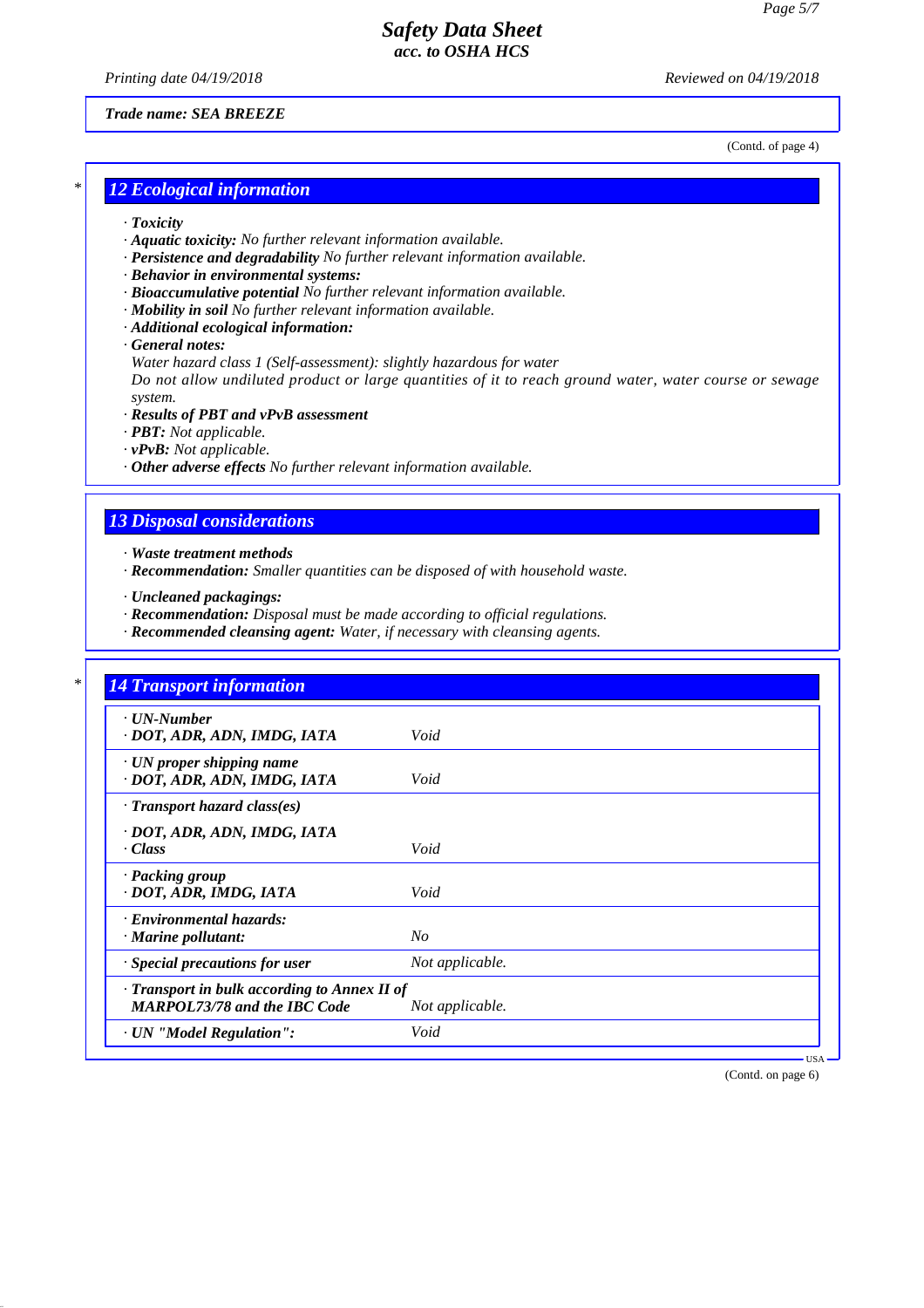*Printing date 04/19/2018 Reviewed on 04/19/2018*

*Trade name: SEA BREEZE*

(Contd. of page 5)

| · Section 355 (extremely hazardous substances):                                                                                             |                 |
|---------------------------------------------------------------------------------------------------------------------------------------------|-----------------|
| None of the ingredients is listed.                                                                                                          |                 |
| · Section 313 (Specific toxic chemical listings):                                                                                           |                 |
| 111-76-2 2-butoxyethanol                                                                                                                    |                 |
| · TSCA (Toxic Substances Control Act) All ingredients are listed<br>TSCA new (21st Century Act) (Substances not listed)<br>· Proposition 65 |                 |
| Chemicals known to cause cancer:                                                                                                            |                 |
| None of the ingredients is listed.                                                                                                          |                 |
| Chemicals known to cause reproductive toxicity for females:                                                                                 |                 |
| None of the ingredients is listed.                                                                                                          |                 |
| · Chemicals known to cause reproductive toxicity for males:                                                                                 |                 |
| None of the ingredients is listed.                                                                                                          |                 |
| · Chemicals known to cause developmental toxicity:                                                                                          |                 |
| None of the ingredients is listed.                                                                                                          |                 |
| · Carcinogenic categories                                                                                                                   |                 |
| <b>· EPA (Environmental Protection Agency)</b>                                                                                              |                 |
| 111-76-2 2-butoxyethanol                                                                                                                    | $\overline{NL}$ |
| · TLV (Threshold Limit Value established by ACGIH)                                                                                          |                 |
| $111-76-2$ 2-butoxyethanol                                                                                                                  | A3              |
| · NIOSH-Ca (National Institute for Occupational Safety and Health)                                                                          |                 |
| None of the ingredients is listed.                                                                                                          |                 |
| <b>GHS</b> label elements Void<br>· Hazard pictograms Void<br>· Signal word Void                                                            |                 |
| · Hazard statements Void<br>· Chemical safety assessment: A Chemical Safety Assessment has not been carried out.                            |                 |

# *16 Other information*

*This information is based on our present knowledge. However, this shall not constitute a guarantee for any specific product features and shall not establish a legally valid contractual relationship.*

*· Date of preparation / last revision 04/19/2018 / 6*

*· Abbreviations and acronyms: RID: Règlement international concernant le transport des marchandises dangereuses par chemin de fer (Regulations Concerning the International Transport of Dangerous Goods by Rail) ICAO: International Civil Aviation Organisation ADR: Accord européen sur le transport des marchandises dangereuses par Route (European Agreement concerning the International Carriage of Dangerous Goods by Road) IMDG: International Maritime Code for Dangerous Goods DOT: US Department of Transportation IATA: International Air Transport Association ACGIH: American Conference of Governmental Industrial Hygienists EINECS: European Inventory of Existing Commercial Chemical Substances ELINCS: European List of Notified Chemical Substances CAS: Chemical Abstracts Service (division of the American Chemical Society) VOC: Volatile Organic Compounds (USA, EU) PBT: Persistent, Bioaccumulative and Toxic vPvB: very Persistent and very Bioaccumulative NIOSH: National Institute for Occupational Safety OSHA: Occupational Safety & Health*